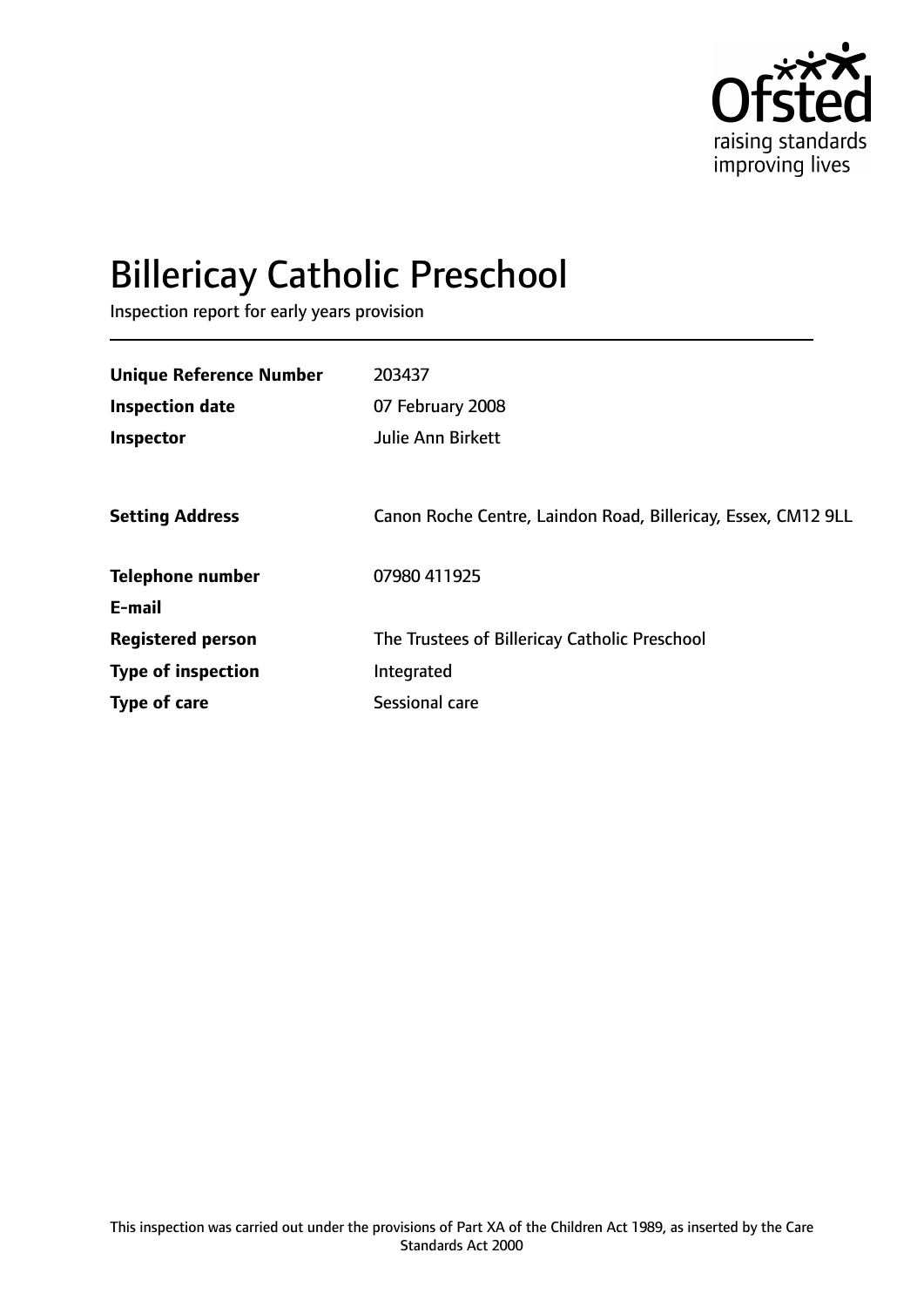#### **ABOUT THIS INSPECTION**

The purpose of this inspection is to assure government, parents and the public of the quality of childcare and, if applicable, of nursery education. The inspection was carried out under Part XA Children Act 1989 as introduced by the Care Standards Act 2000 and, where nursery education is provided, under Schedule 26 of the School Standards and Framework Act 1998.

This report details the main strengths and any areas for improvement identified during the inspection. The judgements included in the report are made in relation to the outcomes for children set out in the Children Act 2004; the National Standards for under 8s day care and childminding; and, where nursery education is provided, the *Curriculum guidance for the foundation stage.*

The report includes information on any complaints about the childcare provision which Ofsted has received since the last inspection or registration or 1 April 2004 whichever is the later.

#### **The key inspection judgements and what they mean**

*Outstanding: this aspect of the provision is of exceptionally high quality Good: this aspect of the provision is strong Satisfactory: this aspect of the provision is sound Inadequate: this aspect of the provision is not good enough*

For more information about early years inspections, please see the booklet *Are you ready for your inspection?* which is available from Ofsted's website: *www.ofsted.gov.uk.*

## **THE QUALITY AND STANDARDS OF THE CARE AND NURSERY EDUCATION**

On the basis of the evidence collected on this inspection:

The quality and standards of the care are good. The registered person meets the National Standards for under 8s day care and childminding.

The quality and standards of the nursery education are good.

#### **WHAT SORT OF SETTING IS IT?**

Billericay Catholic Pre-School opened in 1968 and is run by a board of trustees. The group operates from the main hall in the Canon Roche Centre in Billericay. A maximum of 26 children may attend the pre-school at any one time. The pre-school is open each weekday from 09.30 to 12.00 Monday to Friday and from 12.30 to 15.00 on Monday during term time. All children have access to a secure enclosed outdoor play area.

There are currently 68 children aged from two to under five years on roll, of these 45 children receive funding for nursery education. Children come from a wide catchment area. The pre-school currently supports a number of children with special educational needs.

The pre-school employs ten staff. Eight of the staff, including the manager hold appropriate early years qualifications.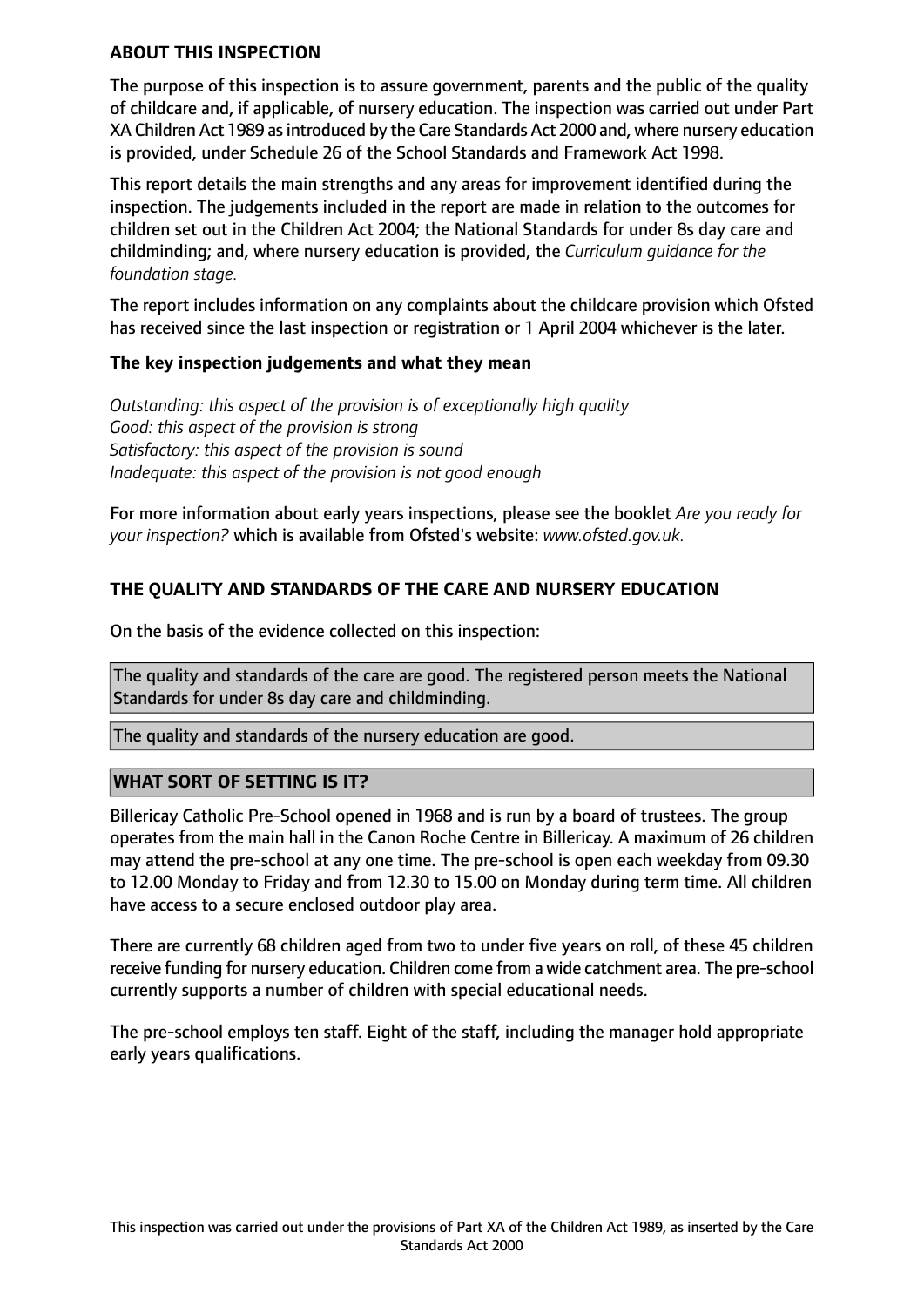## **Helping children to be healthy**

The provision is good.

Children's good health is promoted because all the required documentation, policies and procedures are in place and implemented well in every day practice. For example, an unwell child is made comfortable in the book corner and parents contacted immediately. There are a number of staff who are qualified to administer first aid in emergencies and there is a clear policy regarding contacting other agencies in the event of a serious accident. There is an informative list of childhood illnesses and exclusion times available for all parents and carers. Parents and carers are informed both verbally and in writing of any accident to their child while at the setting. All these measures ensure staff and parents and carers work together to meet the children's health needs.

Children play in a clean environment where staff follow appropriate hygiene procedures. For example, staff wear disposable aprons while serving food at the snack bar. The children are encouraged to wash their hands thoroughly in the bathroom after using the toilet and they use disposable wipes to clean their hands before eating.

Children's dietary needs are met because parents and carers are required to record this information on the children's registration forms. The children enjoy a good range of healthy eating options for their snack such as breadsticks and raisins or fruity yoghurts and choose between milk and water to drink. A jug of water is always available for the children to help themselves throughout the session to ensure they remain hydrated. The children learn where food comes from during planned activities such as cooking and food tasting. The smell of freshly cooked rice and noodles entice the children to try them and much discussion follows about likes and dislikes.

Children enjoy a good range of larger physical activities inside to help them to develop control of their bodies and improve their strength and co-ordination. They climb up, over, through and down the climbing frame and slither and slide on a giant sea-serpent. They show good spatial awareness as they steer buggies around the room avoiding obstacles and each other. The children also take part in a number of planned activities to promote their physical skills such as obstacle courses, dancing and ring games. During good weather the children play outside to enable them to benefit from fresh air which stimulates their minds and bodies.

Children are provided with the appropriate experiences which promote their good health and development through everyday routines and some planned activities. For example, they learn how to brush teeth on a set of dentures and how to cool down in hot weather. However, staff do not consistently use everyday opportunities to reinforce the children's learning that healthy eating, hygiene and exercise are important aspects of their lives and for their future good health.

## **Protecting children from harm or neglect and helping them stay safe**

The provision is good.

The children arrive at pre-school eager to start their busy morning of play and learning. They are made to feel welcome because staff ensure that each child is given a personal greeting. The premises are bright and made to look inviting to children because staff set up equipment and resources attractively before the children arrive ensuring that children are interested in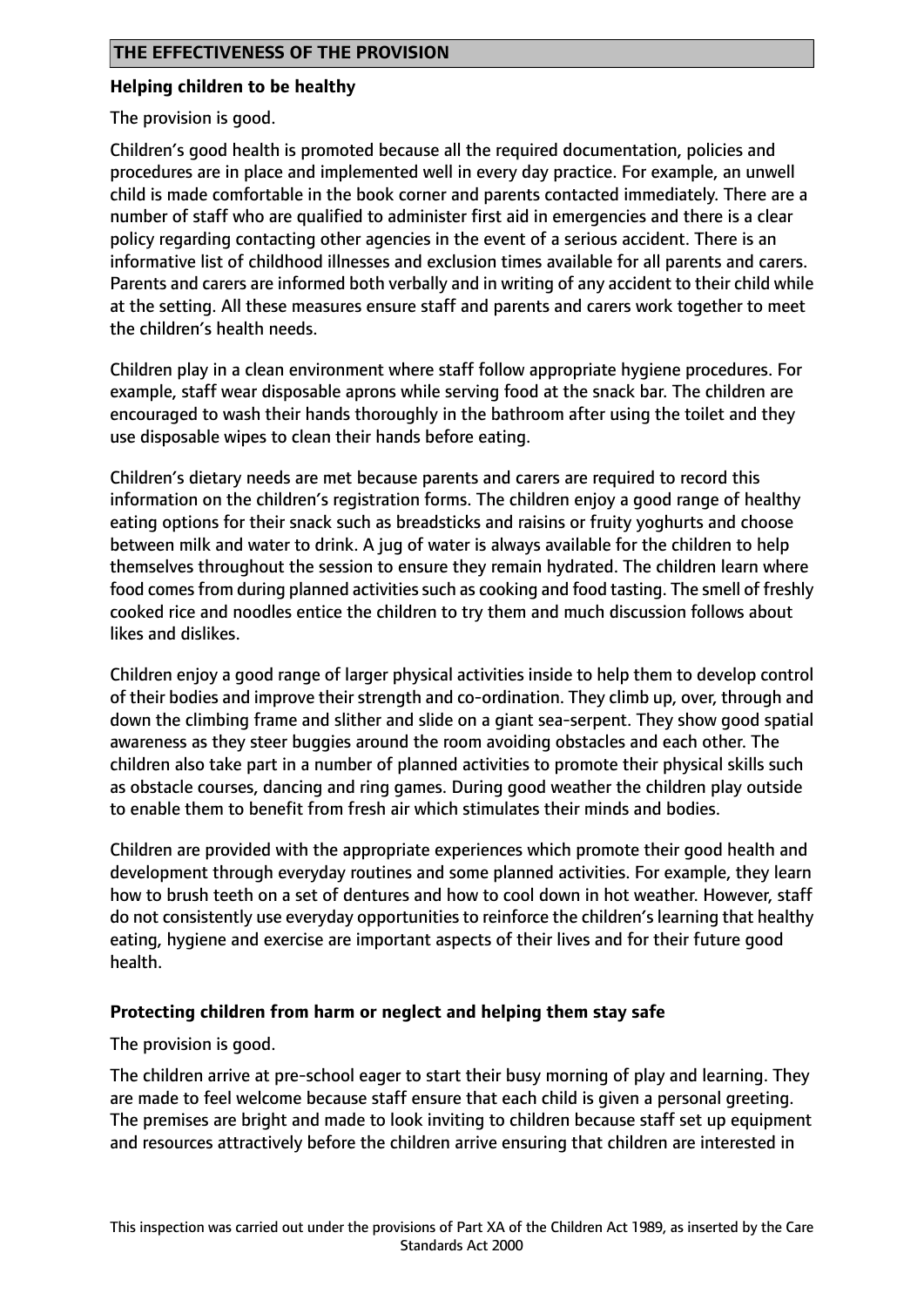what they see and motivated to play. Unfortunately, the group are not permitted to have permanent displays but put out pictures and posters and some children's artwork on display boards which contribute to the welcoming atmosphere.

Children benefit from the space to play freely and engage in a wide range of activities. Space is organised very well to create different areas of play. For example, the quiet book corner provides a comfortable space where the children can relax while the art area enables children to be as messy as they please. The large home corner really gives children scope to become involved in their imaginative play.

Children's safety, play and development is promoted appropriately because they are provided with a good range of suitable toys and play materials. The available resources are presented to children in different ways and at different times to ensure children remain motivated and interested overall. Children's play materials are extended by creative use of natural and recycled items such as cardboard boxes for modelling and pine cones and starfish on the interest table.

A good range of health and safety policies and procedures such as an intruder policy and a written risk assessment are in place. This ensures all staff are aware of the steps to take to keep the children safe. The children are also protected from risk of harm because staff conduct a daily check of the premises each morning as they set up activities. Security measures are robust to ensure the children are safe and secure. For example, staff are stationed at the internal doors when children arrive and leave and there is a visitors book. Children are protected because there are effective systems in place to ensure they are only collected by persons authorised by parents and carers.

The children's awareness of keeping themselves safe is fostered well through everyday routines such as being gently reminded about the safe way to use the climbing frame and that running inside may cause them to hurt themselves or others. Before birthday candles are lit on the cake the children sing 'lighters, matches do not touch, they can hurt you very much'. The children take part in a range of planned activities to help them learn about keeping safe in the wider world. For example, they use a play zebra crossing to practice road safety and work on a 'Frances Firefly' project about fire safety.

Children are safeguarded because staff are aware of their responsibilities in relation to protecting children. There is a thorough safeguarding children policy of which all staff are aware and all staff are confident that they would act in line with this to protect the children in their care. Staff maintain regular, informal communication with parents and carers which develops strong partnerships between all those involved in keeping children safe.

## **Helping children achieve well and enjoy what they do**

The provision is good.

Children are settled and happy in the setting, they are busy and engaged in their activities and play and learn alongside their peers amicably. The children develop strong and trusting relationships with the sensitive staff who show that they value what the children do and say. Children's confidence is fostered well because staff have a good understanding of when to support and guide the children and when to allow them to work out things out for themselves. Children are provided with ample time to engage in their own play as well as adult focussed activities which fosters the children's independent exploration and learning. Access to a wider range of easily accessible resources has the potential to further extend the children's own ideas and play and enhance their decision making skills.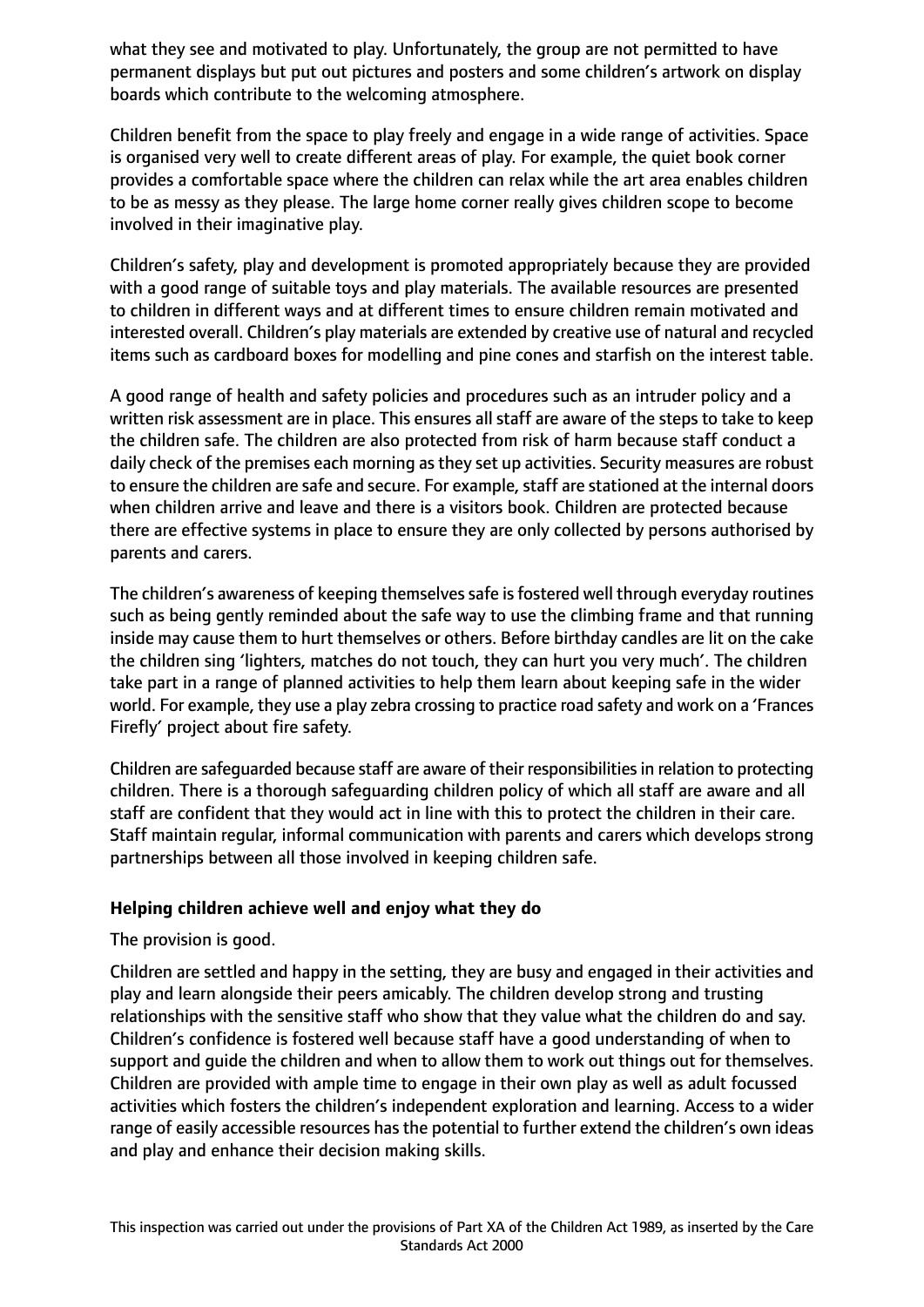Children build on their natural curiosity as learners as they play and discover new ideas and experiences through both planned and spontaneous activities indoors and out. The children benefit from playing outside and taking part in activities and experience on a larger scale than is possible inside. For example, they develop their mark making skills as they use large brushes to 'paint' the walls and fences with water and sort and compare as they collect things in wheelbarrows. The group are currently working towards developing the outdoor area further so that it can be used all year round.

Staff use both the 'Birth to three matters' and Foundation Stage frameworks well to ensure that all age groups attending are provided with appropriate and purposeful play opportunities.

#### Nursery education

The quality of teaching and learning is good. Children are making good progress towards the early learning goals. Overall, staff have a sound understanding of the Foundation Stage and the children. Consequently, the teaching styles and methods meet the needs of the children. All staff work together well to develop the curriculum planning to ensure children are provided with balanced and varied activities and experiences to promote their development across the six areas of learning. However, some activities and experiences provide insufficient challenge for the more able children.

The level of interaction between staff and children is very good and staff use good, open ended questions to make children think and to work out things themselves. Staff make regular and constructive written observations of the children at play and these contribute to the children's record of progress. This system effectively enables staff to plan for the children's next steps in their learning .

Children enjoy what they do and sustain interest in a range of activities which promote their understanding and learning. Children concentrate well at activities which capture their imagination. For example, the role play area and painting and craft activities. Children are developing their self-esteem and confidence and are beginning to learn right from wrong. They form good relationships with each other. Children become increasingly independent when dealing with their own physical needs. For example, they attempt to put on their coats, access drinks when needed and put their own paintings on the airer to dry. The ethos of learning through play effectively fosters children's positive attitudes to learning and they have lots of fun.

Children are becoming confident speakers and they listen attentively to each other and staff. They enjoy listening to stories and being actively involved as the story unfolds; finishing off rhyming strings and predicting what might happen next. The children also enjoy looking at books by themselves in the comfortable book corner. Children are introduced to a wide vocabulary which enhances their language skills well. They learn to recognise their names as they find their own name cards. The children are beginning to link sounds and letters as they learn that 'w' is for Wednesday and they hunt for the initial letter of their names on the alphabet chart. Children have lots of good opportunities to practise their emergent writing skills. For example, they paint and draw freely with the range of resources available. The more able children are beginning to form letters correctly with some already writing their own names.

Children's mathematical skills are developing well. They are beginning recognise numerals, for example on the date chart and they count confidently in their everyday play demonstrating a good understanding of the concept of number. The children enjoy practical mathematical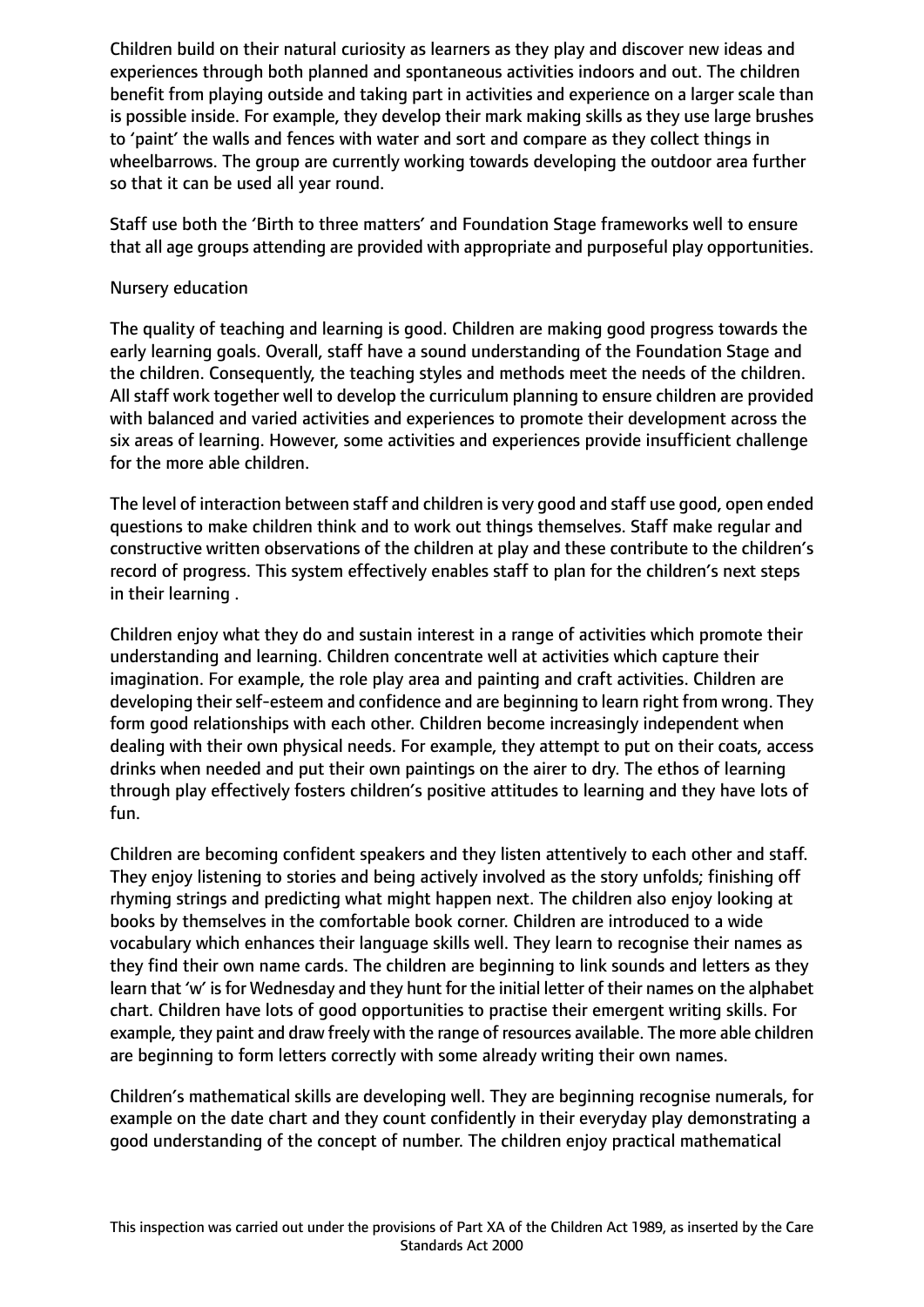experiences. For example, they explore capacity and volume as they play in the sand tray, filling different sized containers and working out if they are full or empty. They learn about measurement as they compare the height of sunflowers and themselves. The children's early understanding of pattern in number is fostered as they order and sequence during matching games. The children develop an understanding of geometry as they use two and three dimensional shapes during their play such as building with construction toys and threading activities.

The children have lots of opportunities to develop their fine motor skills such as using single handed tools and utensils such as scissors and pencils. They are beginning to make sense of the world around them by investigating and exploring through first-hand experiences. For example, they discover about life-cycles as they work on projects about animals that hatch from eggs and grow seeds. The children learn about the passage of time when they discuss the weather and talk about the days of the week and the changing seasons of the year. The children also develop a sense of their immediate community as they make maps of the high street. The children's early science skills are fostered well through a wide range of activities such as exploring melting ice and using balloon pumps to pump air into balloons. The children use a range of technological equipment to learn about how they work, such as mashing vegetables in a blender to make soup and using torches in dark dens.

Children have good opportunities to express their individual creativity through a wide range of art and construction activities. For example, they begin to communicate their own ideas as they draw, paint and create three dimensional models. They use their imagination freely in role play and enjoy dressing up as animals, superheroes and princesses. The children have opportunities to take part in drama sessions such as acting out the story of the 'enormous turnip'. Children enjoy experimenting with sounds as they access instruments to make sounds and music independently.

## **Helping children make a positive contribution**

## The provision is good.

The children settle quickly into pre-school life because there are good procedures to support children and staff are warm and caring. The younger children are encouraged to bring their comforters in from home because staff understand that these provide children with links between their home and the setting. Children are encouraged to say goodbye to their parents as they leave which helps them develop secure and trusting relationships with staff. These measures help children make a smooth transition into pre-school life.

The children develop a good sense of belonging to the pre-school. They wear attractive pre-school sweatshirts which help them identify themselves as part of the group. They find their own name cards from amongst their friends in the alphabet pockets and see some of their artwork displayed. The children are given responsibility to carry out simple tasks to help the staff and their friends. For example, a small group of children go the door at going home time and are encouraged to say 'mummies and daddies, please come in'.

All children are treated with equal concern and respect. Children begin to develop an understanding of people's similarities and differences because they see some positive images and play with some toys and resources which reflect diversity. For example, they have daily access to books and see posters depicting children from different races and cultures. The children take part in celebrations of world festivals such as Chinese New Year and learn about using chopsticks and make traditional hats. During such topics the children handle artefacts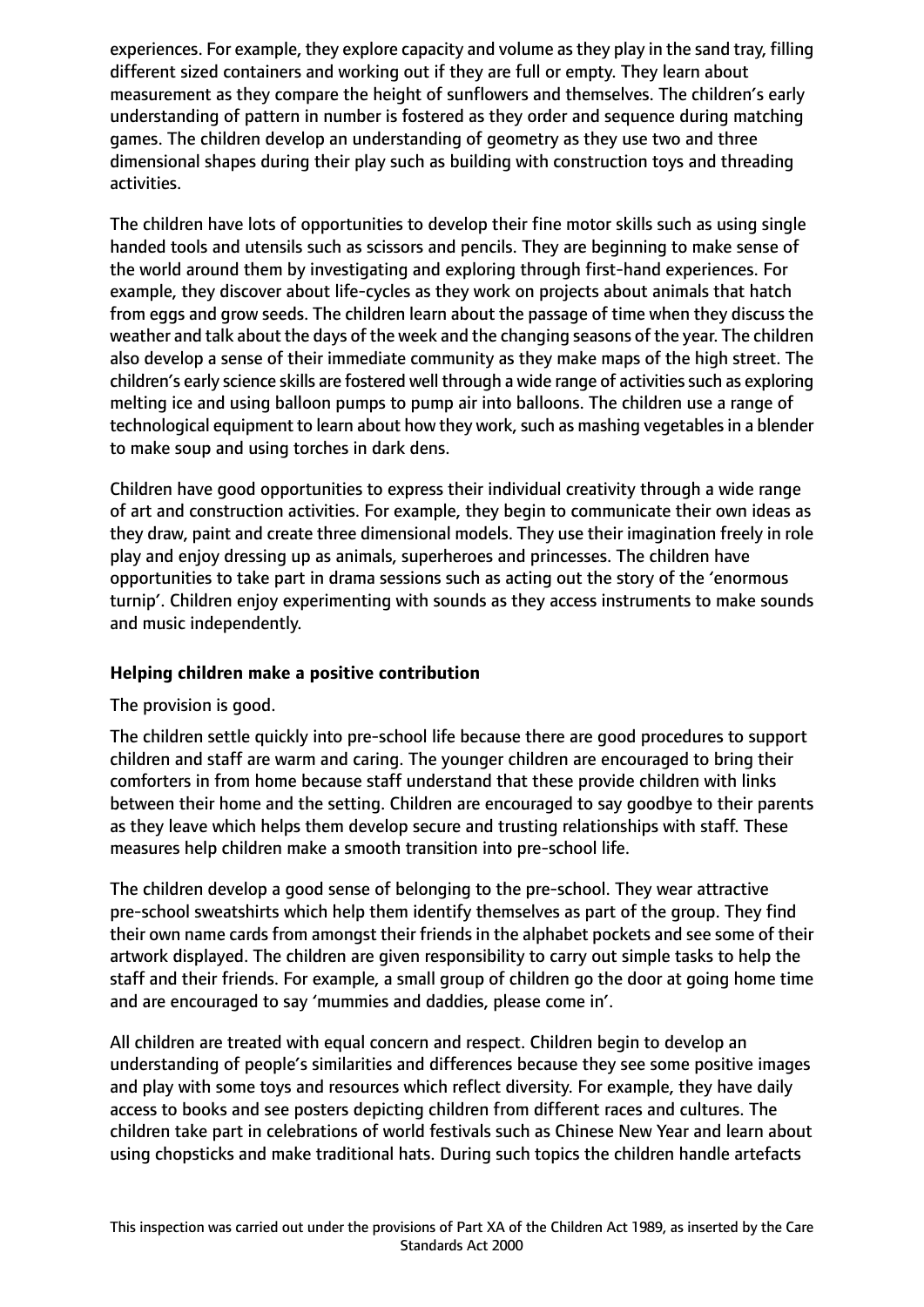and look at reference books about different places. However, the range of readily available daily resources that promote equality and develop the children's understanding of wider diversity is not broad.

Appropriate systems are in place to promote the welfare and development of children with learning difficulties or disabilities within the setting in partnership with the parents and carers and other relevant parties. There is a named member of staff who co-ordinates the sharing of information to enable all staff to meet the individual needs of the children and plan for their ongoing progress.

Children understand responsible behaviour and learn about boundaries and expectations very well through the consistent and positive approach of all staff. For example, the very youngest children are helped to cope with frustration through sensitive and age-appropriate distraction and diversion. As the children develop they are encouraged to think about how their behaviour affects themselves and others which fosters their understanding of the consequences of the actions and decisions they take. The children learn to share and take turns and show genuine care and concern for each other. The children's self-esteem is fostered very well through lots of meaningful praise and encouragement. Subsequently the children are well-behaved, polite and helpful. Children's spiritual, moral, social and cultural development is fostered.

Children's welfare is promoted because staff work well in partnership with parents and carers to meet the needs of the children. For example an initial questionnaire prior to admission seeks parental information about their child's family, likes, fears and achievements to enable staff to care for the child with consistency. The pre-school prospectus outlines how the setting operates so that parents are reassured. Notice boards and tables contain a wealth of information about the setting and other child-care issues for parents and carers. Regular newsletters are issued informing parents and carers of pre-school events and up and coming themes so they can support their child's learning at home. Photocopied sheets which relate to the current theme are frequently sent home to reinforce what the children are learning. For example, parents and carers are wished a Happy New Year both in English and Chinese. The parents and carers have the opportunity to write comments in the record book. Parents and carers are supportive of fund raising and social events. A highlight of the year is a mother's day meal where the children dress up as waiting staff, serve the parents food they make themselves at decorated tables and present home-made gifts and flowers.

Partnership with parents and carers of funded nursery education children is good. There is good quality information about the Foundation Stage readily available in the setting both from the pre-school and other sources such as the Early Years Development and Childcare Partnership. Written plans are clearly displayed in the pre-school so that parents and carers are aware of what and how their child is learning. The children's families are actively encouraged to come into the setting to help with projects and events which also enables them to see first-hand how their children take an active part in the group. There is an 'open door' policy with regard to parents and carers access to their child's progress records. However, staff do not actively seek parents and carers contributions to their child's development records and to contribute to planning children's next steps.

## **Organisation**

The organisation is good.

The children are protected and their welfare promoted because there are appropriate systems in place to ensure adults working with the children are suitable to do so. There is an ongoing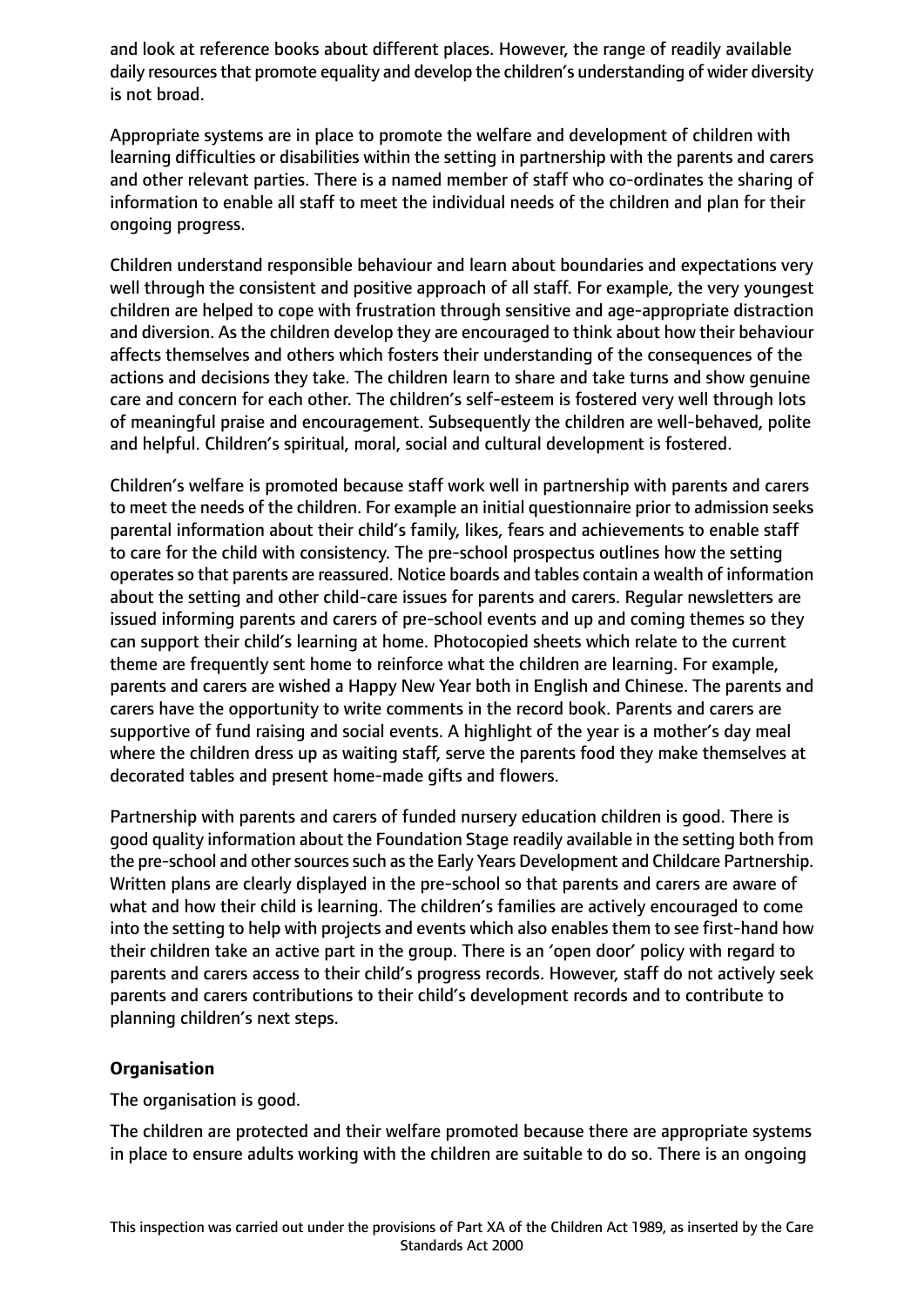system for staff appraisal which includes their future professional development plans. These measures foster staff and pre-school development and ultimately promote positive outcomes for all children.

Children receive lots of individual care and attention because there are good adult to child ratios. There is a stable team of well qualified and experienced staff who work very well together for the benefit of the children. All staff demonstrate a strong commitment to ongoing training to continually develop their skills and knowledge. This ensures that children are cared for and supported by staff who are knowledgeable and motivated by new ideas.

The good organisation of time enables the children to have uninterrupted time to work in depth on their chosen activities. For example, the children do not have to stop their play and learning for a set break time but choose to visit the snack bar when they are ready.

There is an operational plan which clearly outlines the aims of the pre-school and how these will be achieved to promote the children's safety, care and learning. The written policies and procedures underpin the good working practices in the pre-school. All the required documentation is maintained efficiently to ensure the efficient day-to-day management of the provision. Overall children's needs are met.

Leadership and management of the funded nursery education is good. The pre-school is clearly lead and managed for the benefit of the children. There is good recognition of individual skills within the team, resulting in confident and pro-active staff. The trustees and staff work together well to ensure constant improvement and good results with the children. Regular meetings are held with the trustees, management team and staff to enable reflection of the programme of learning activities. More formal systems to monitor and evaluate the effectiveness of the nursery curriculum has the potential to more clearly identify the strengths of the learning programme and areas for further improvement.

## **Improvements since the last inspection**

Since the last inspection the children's good health has been further promoted by the provision of a range of healthy snacks. The funded nursery education has also been improved by including all six areas of learning in the planning for the outdoor environment. Now the children are able to develop their skills and learning in all areas of their development outside on a larger scale than is possible indoors and in ways that can more effectively meet the children's different learning styles.

## **Complaints since the last inspection**

Since the last inspection there have been no complaints made to Ofsted that required the provider or Ofsted to take any action in order to meet the National Standards.

The provider is required to keep a record of complaints made by parents, which they can see on request. The complaints record may contain complaints other than those made to Ofsted.